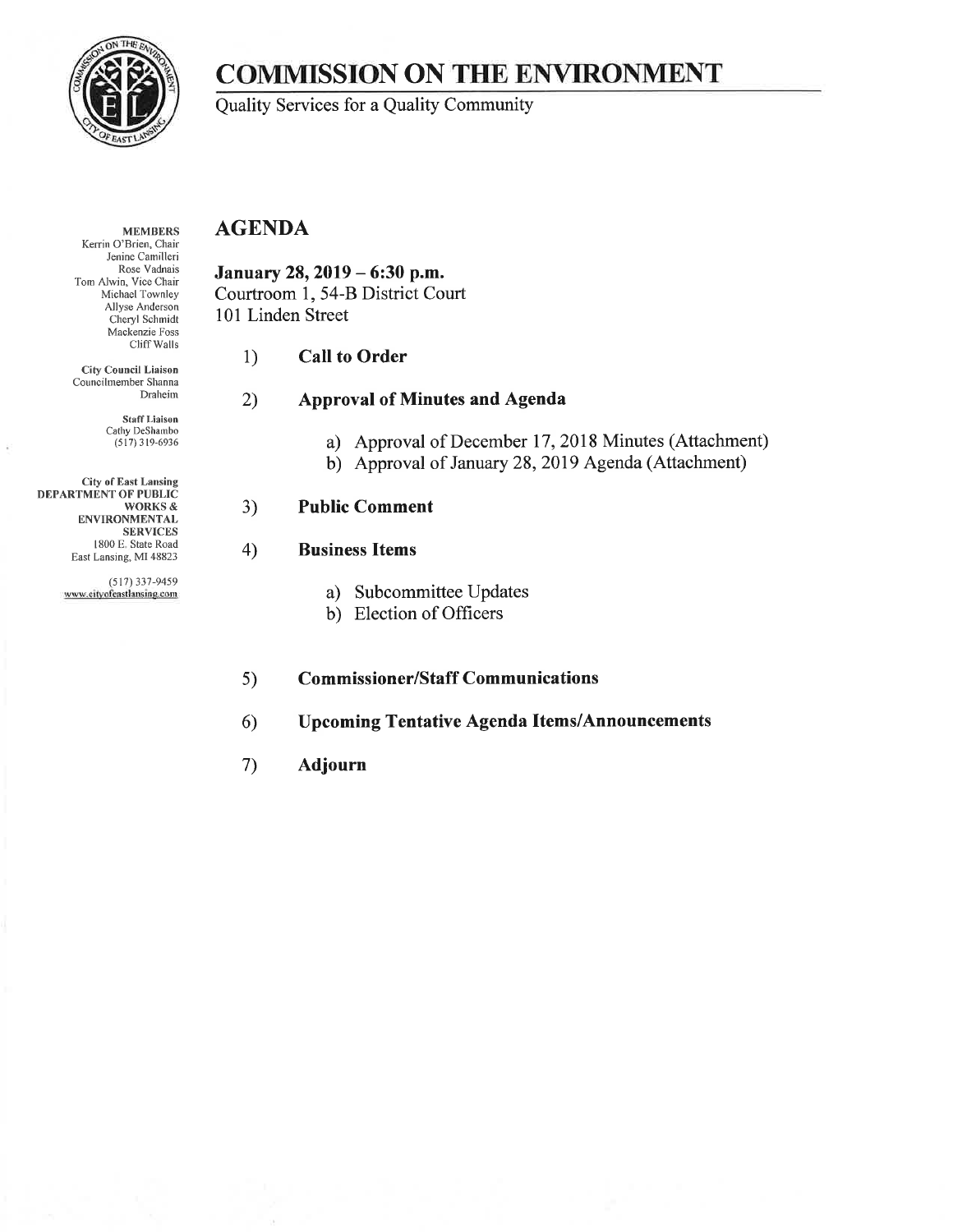**PUBLIC WORKS AND ENVIRONMENTAL SERVICES**



Quality Services for a Quality Community

# **MEMORANDUM**

| To:          | <b>Commission on the Environment</b>                        |
|--------------|-------------------------------------------------------------|
| <b>From:</b> | <b>Cathy DeShambo, Environmental Services Administrator</b> |
| <b>Date:</b> | <b>January 20, 2019</b>                                     |
| Subject:     | <b>December Staff Report</b>                                |
|              |                                                             |

**City of East Lansing PUBLIC WORKS AND ENVIRONMENTAL SERVICES** 1800 E. State Road East Lansing, MI 48823

Mailing Address: 410 Abbot Road East Lansing, MI 48823

(517) 337-9459 www.cityofeastlansing.com

Since our last meeting, I have been working on the following items that may be of interest to the COE:

\_\_\_\_\_\_\_\_\_\_\_\_\_\_\_\_\_\_\_\_\_\_\_\_\_\_\_\_\_\_\_\_\_\_\_\_\_\_\_\_\_\_\_\_\_\_\_\_\_\_\_\_\_\_\_\_\_\_\_\_\_\_\_\_\_\_\_

- $\checkmark$  Continued participating on the Fire Apparatus Committee planning the purchase of a new fire truck
- $\checkmark$  Continued participation on the review team for the joint RFP for City of Lansing and City of East Lansing for recycling transfer, haul, and processing
- $\checkmark$  Continued working with Golder Associates staff on monitoring Burcham Park Community Solar installation, which is now complete
- $\checkmark$  Wrapped up data collection with the intern conducting our deer count survey this fall/winter
- $\checkmark$  Signed the City on to work with Solsmart program and participated in the orientation conference call.
- $\checkmark$  Participated in a meeting with MSU and City of Lansing concerning additional opportunities to collaborate and partner on recycling and potentially composting
- $\checkmark$  Held annual fleet planning meetings with Fire, Police, Parking and Planning staff to plan FY20 fleet replacement budgets
- $\checkmark$  Received and reviewed over 30 intern applications and set interviews
- $\checkmark$  Participated in a Renewable Energy subcommittee meeting with Consumers Energy focused on opportunities in street lighting
- $\checkmark$  Participated in annual Softball Complex Planning meeting
- $\checkmark$  Participated in the webinar: Electric Vehicle Fast Charging in Michigan Communities: Readiness, Needs and Funding Seminar
- $\checkmark$  Coordinated staff for several snow/ice events
- $\checkmark$  Reviewed applications for the open Sanitation/Recycling position
- $\checkmark$  Interviewed by East Lansing Info on Chronic Wasting Disease
- $\checkmark$  Completed FY19 budget projections, participated in budget planning meetings for FY20 and began FY20 budget planning